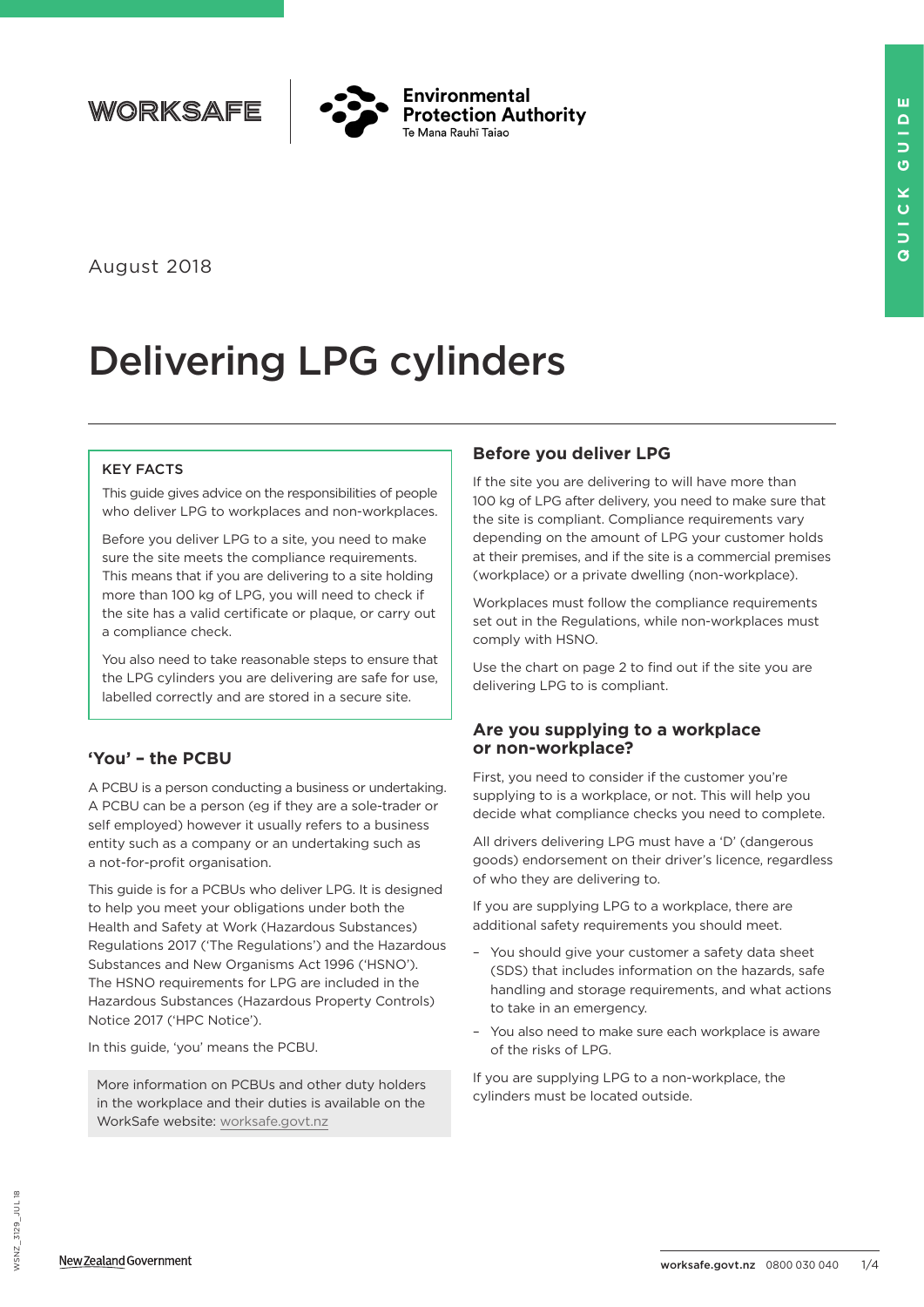



WORKSAFE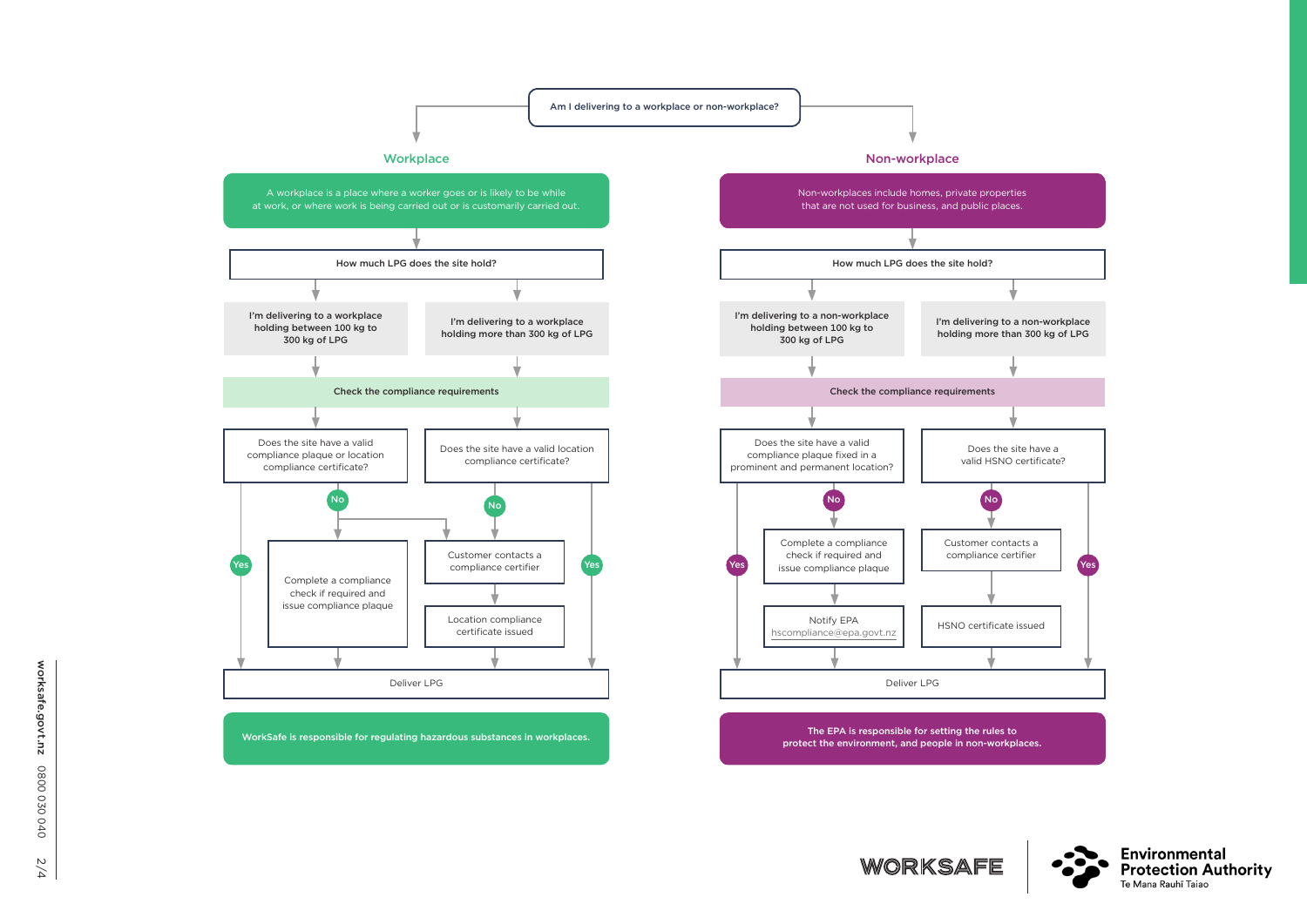## **Delivering LPG to workplaces**

| <b>QUANTITY</b><br>OF LPG HELD | <b>COMPLIANCE REQUIREMENTS</b>                                                                                                                                                       |
|--------------------------------|--------------------------------------------------------------------------------------------------------------------------------------------------------------------------------------|
| 100-300 kg                     | You can choose to perform a compliance<br>check of the installation and issue your<br>customer with a compliance plaque.                                                             |
|                                | A compliance check involves verifying the site<br>has a current location certificate or plaque:                                                                                      |
|                                | - before the first delivery of LPG, and                                                                                                                                              |
|                                | - before each subsequent delivery.                                                                                                                                                   |
|                                | This compliance check applies where:                                                                                                                                                 |
|                                | - the LPG is stored in cylinders, and                                                                                                                                                |
|                                | - the cylinders are located outside.                                                                                                                                                 |
|                                | Alternatively, your customer will need to<br>obtain a location compliance certificate from<br>a compliance certifier before you can deliver<br>the LPG.                              |
| >300 kg                        | Your customer will need to contact a<br>compliance certifier to carry out an inspection.<br>If the site is compliant, the certifier will issue<br>a location compliance certificate. |

**TABLE 1:** Compliance requirements for workplaces holding over 100 kg of LPG

All sites must meet the minimum standards for compliance. You must not deliver LPG to a site that is non-compliant.

## **Delivering LPG to non-workplaces**

| <b>QUANTITY</b><br>OF LPG HELD | <b>COMPLIANCE REQUIREMENTS</b>                                                                                                                                                                                                                                                   |
|--------------------------------|----------------------------------------------------------------------------------------------------------------------------------------------------------------------------------------------------------------------------------------------------------------------------------|
| 100-300 kg                     | The site must have a valid compliance plaque<br>fixed in a prominent and permanent location.<br>Compliance plaques are issued by the LPG<br>supplier.                                                                                                                            |
|                                | If the site doesn't have a compliance plaque<br>or compliance certificate, you can complete<br>a compliance check and install a compliance<br>plaque.                                                                                                                            |
|                                | Notify EPA of the details of the compliance<br>plaque, including the plaque number, the<br>amount of LPG held, the issue and expiry<br>date and any other relevant information.                                                                                                  |
| >300 kg                        | The site must have a valid HSNO certificate.<br>If the site doesn't have a HSNO certificate, the<br>customer will need to contact a compliance<br>certifier who can issue one. The compliance<br>certifier must provide EPA with details of all<br>HSNO certificates they issue. |

**TABLE 2:** Compliance requirements for non-workplaces holding over 100 kg of LPG

## **Calculating the total quantity of LPG held**

If the site you are delivering to has two or more packs of cylinders stored in separate locations on the same property, they are considered as two separate installations, and their weight is not combined. For example, two 45 kg twin packs of cylinders stored at opposite ends of a property won't need a compliance plaque or HSNO certificate because each twin pack weighs less than 100 kg.

#### **What if the customer installs the cylinders themselves?**

If the customer wants to install the cylinders themselves you must make sure:

- the site has a valid and up-to-date compliance plaque or certificate
- your customers know how to install the cylinders safely. This may mean providing them with any training, if necessary.

#### **Things to note when delivering to either workplaces or non-workplaces**

### What if delivery changes to in-situ filling?

If delivery changes from an exchange cylinder delivery to in-situ cylinder filling, the customer must get a different compliance certificate, plaque or HSNO certificate.

#### Important do's and don'ts

| Make sure anyone delivering LPG is trained and uses<br>the necessary personal protective equipment (PPE)<br>when required.                                                                           |
|------------------------------------------------------------------------------------------------------------------------------------------------------------------------------------------------------|
| Securely stow gas cylinders to prevent them from moving<br>or falling during transport. Keep cylinders upright.                                                                                      |
| Have emergency procedures and equipment in place to<br>deal with a fire or a leak, including fire extinguishers and<br>an emergency response plan.                                                   |
| Use suitable cradles or clamps when lifting cylinders<br>with a hoist or crane. Don't use valves and caps for lifting<br>cylinders unless they have been designed for this purpose.                  |
| Always use an approved filler or LPG Association (LPGA)<br>filler when refilling cylinders. Approved fillers have<br>received training and certification through the LPGA<br>filler training scheme. |
| Don't use LPG cylinders for any other purpose other<br>than for transport, storage and their intended purpose<br>to supply LPG to a property.                                                        |
| Do not drop, roll or drag LPG cylinders.                                                                                                                                                             |